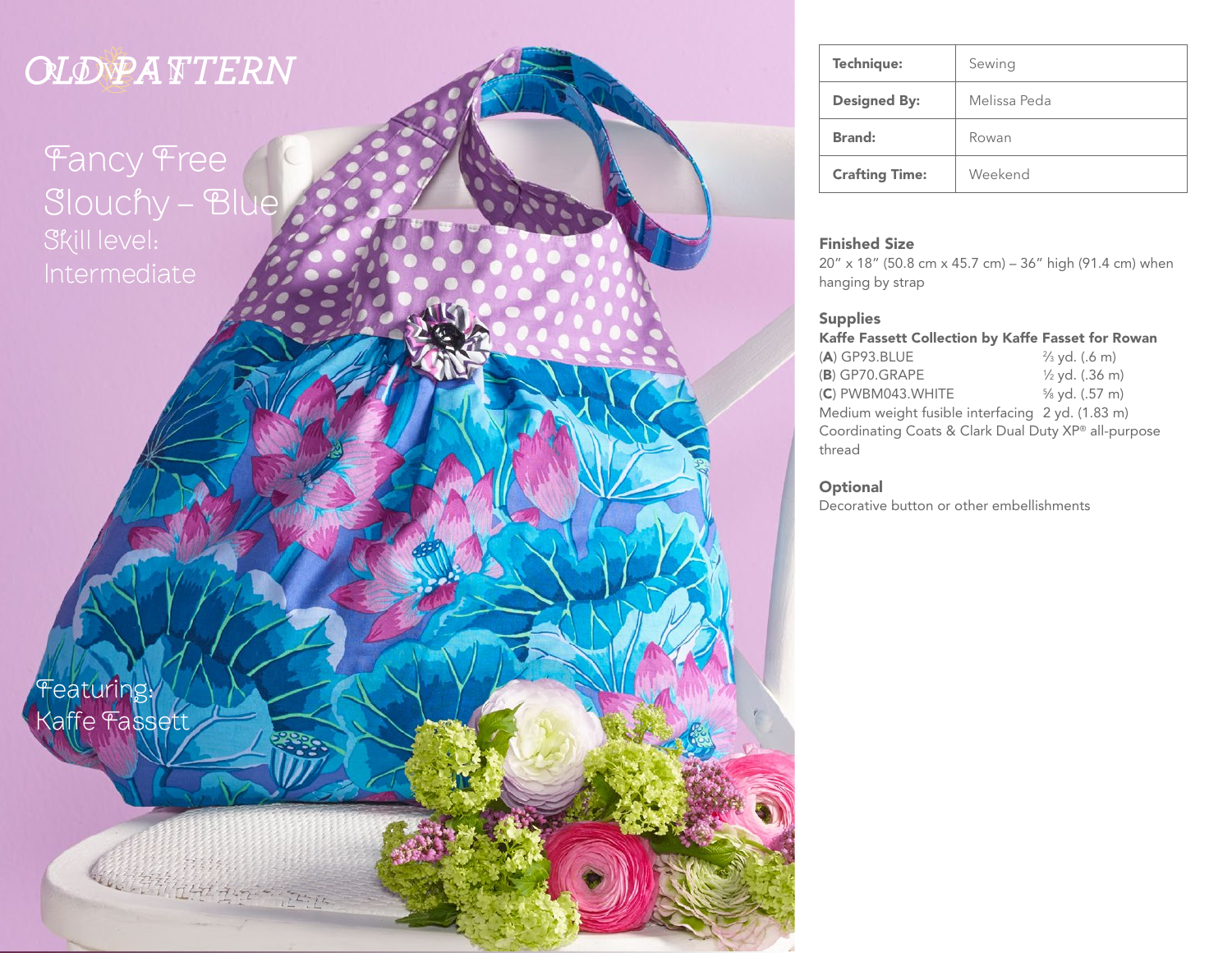### **Notes**

- 1. Seam allowances are 1 ⁄2" (1.27 cm) unless stated otherwise.
- 2. WOF means Width Of Fabric.
- 3. Print pattern on pages 5-10. Tape pieces together.

### **Cutting**

- 1. Bag Body & Strap From Fabric A: Cut two Bag Body pieces and one Strap piece 5" x 21" (12.7 cm x 53.3 cm).
- 2. Bag Top & Side Extensions From Fabric B: Cut four Bag Top pieces and four Side Extension pieces.
- 3. Lining & Yo Yo From Fabric C: Cut two Bag Body pieces, and one 6" (15 cm) circle for yo yo.
- 4. Medium weight fusible interfacing: Cut two Bag Body pieces, two Bag Top pieces and two Side Extensions.

### Assembly

### Bag Exterior & Lining

- 1. Following manufacturer's instructions, fuse interfacing Bag Body pieces to wrong side of Fabric A Bag Body pieces and interfacing Side Extension pieces to wrong side of two of the Fabric B Side Extension pieces.
- 2. Mark each bag body piece and lining body piece along upper edge 6" (15.24 cm) from both sides as shown in diagram. Gather between marks. Diagram 1



**Diagram 2** bag top piece. Right sides together, pin body to top. 3. Gather body piece to fit the long straight edge of the Sew. Repeat for other side of bag and for bag lining. Diagram 2

### **Diagram 2**



**Colorway 1** around sides and bottom of bag. Notch curves in the towards the top. Topstitch along bag top approximately ¼" (.64 cm) from seam. **Diagram 3** 4. Pin bag front to back with right sides together. Sew seam allowance. Turn right side out. Press seam

**Fancy Free Floppy Bag**

### **Diagram 3**



- 5. Repeat for lining, leaving a gap of approximately 4" (10.2 cm) in the bottom for turning.
- 6. With bag right side out and lining wrong side out, place bag inside lining. Pin around front and back top curved edges. Sew, leaving side top edges open. Clip curves. Turn right side out and press.
- 7. Slipstitch lining opening closed.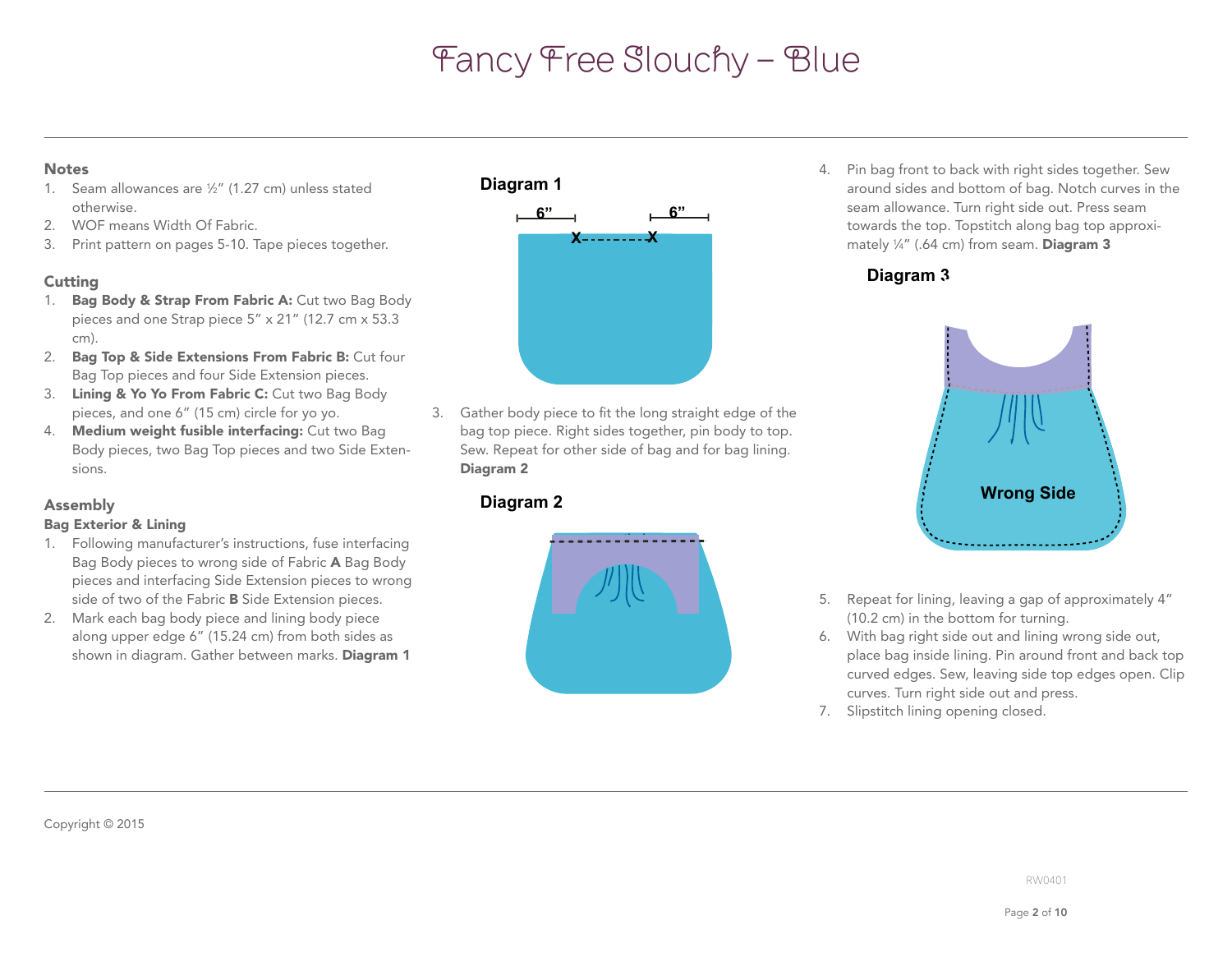8. Topstitch around the top curved front and back of bag. Diagram 4

### **Diagram 4**



1. Fold strap in half lengthwise, wrong sides together. Lightly press. Open strap and fold each raw edge to 2. Edgestitch down each of the sides. Topstitch down center of strap. Diagram 6

#### **Diagram 6**

**Diagram 5**

### **Diagram 7** Finishing

in diagram, beginning and ending 1/2" (1.27 cm) from 1. Mark the side extension pieces  $\frac{1}{2}$ " (1.27 cm) from the bottom edge. Place one end of strap between right sides of two side extensions. Pin in place with raw **Diagram 6** edges even. Stitch around side extensions as shown bottom edge. Diagram 7



the center crease. Press. Fold each of the folded edges together. Press. Diagram 5

Strap

### **Diagram 5**

- **Diagram 8** 2. Clip top corners. Turn the extension right side out. Press. Repeat for other end with remaining side extension pieces.
- 3. Fold the raw edge seam allowance of non-interfaced side extension towards the strap. Pin the interfaced side extension to the outside of bag on one side.

Sew, being careful not to catch the non-interfaced seam allowance in the seam. Diagram 8

#### **Diagram 8**



- 4. Tuck the unsewn side of the extension under. Press. Slipstitch edge in place. Edgestitch around the side extensions.
- 5. Repeat for other side. Be careful not to twist strap.

### Embellishment

- 1. To make yo yo, fold circle edge under 1 ⁄4" (.64 cm) to wrong side. Using a needle and thread, hand sew a running stitch around the circle. Keep stitches as even as possible for best results. Pull the thread to gather the yo yo. Secure with a knot.
- other embellishments such as buttons, pom poms or<br>' 2. Add to center front of bag at seam. If desired, add beads.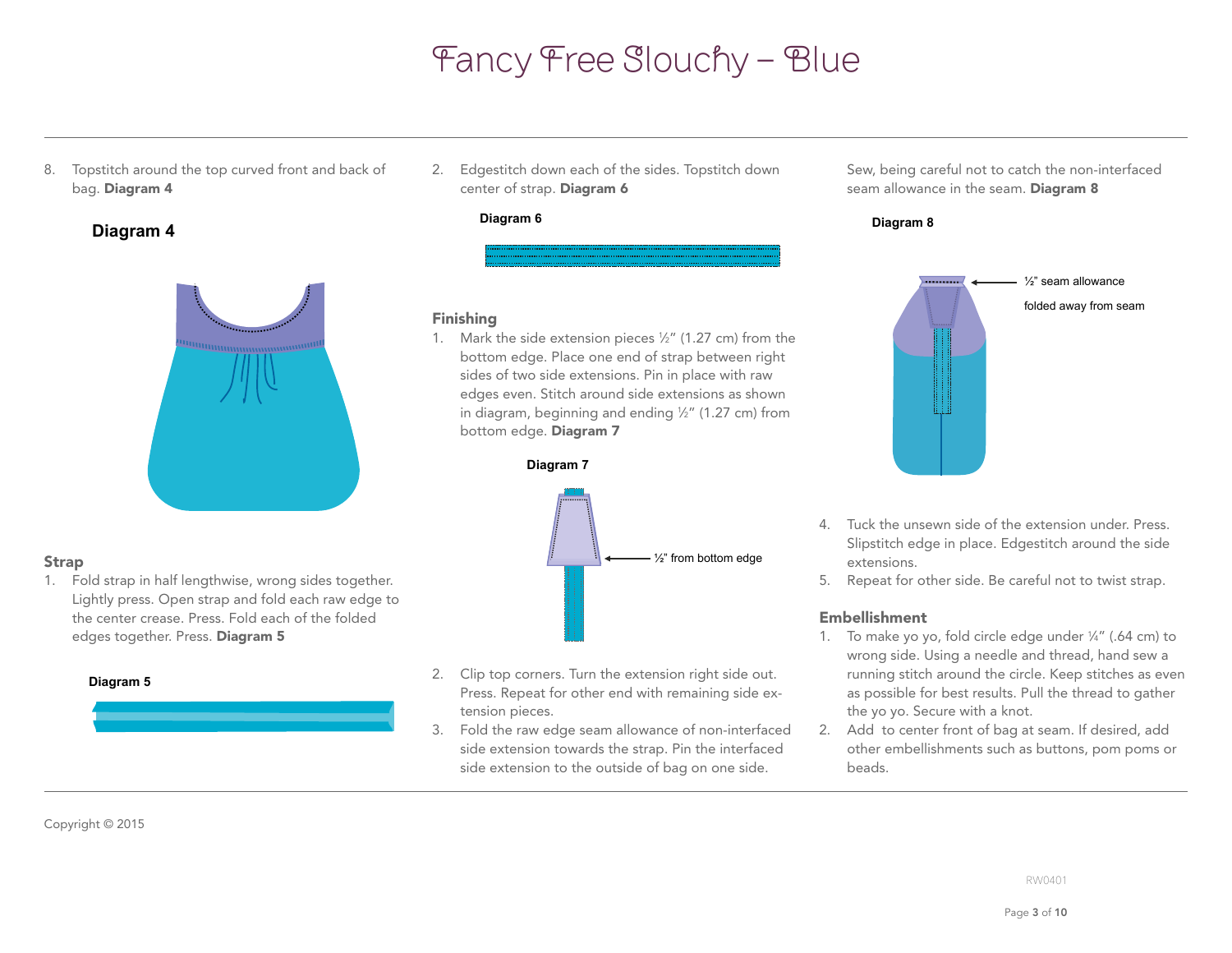

#### [makeitcoats.com](http://www.makeitcoats.com)

an<br>Waqean ya

[rowanfabric.com](http://www.rowanfabric.com)

RW0401

Page 4 of 10

Copyright © 2015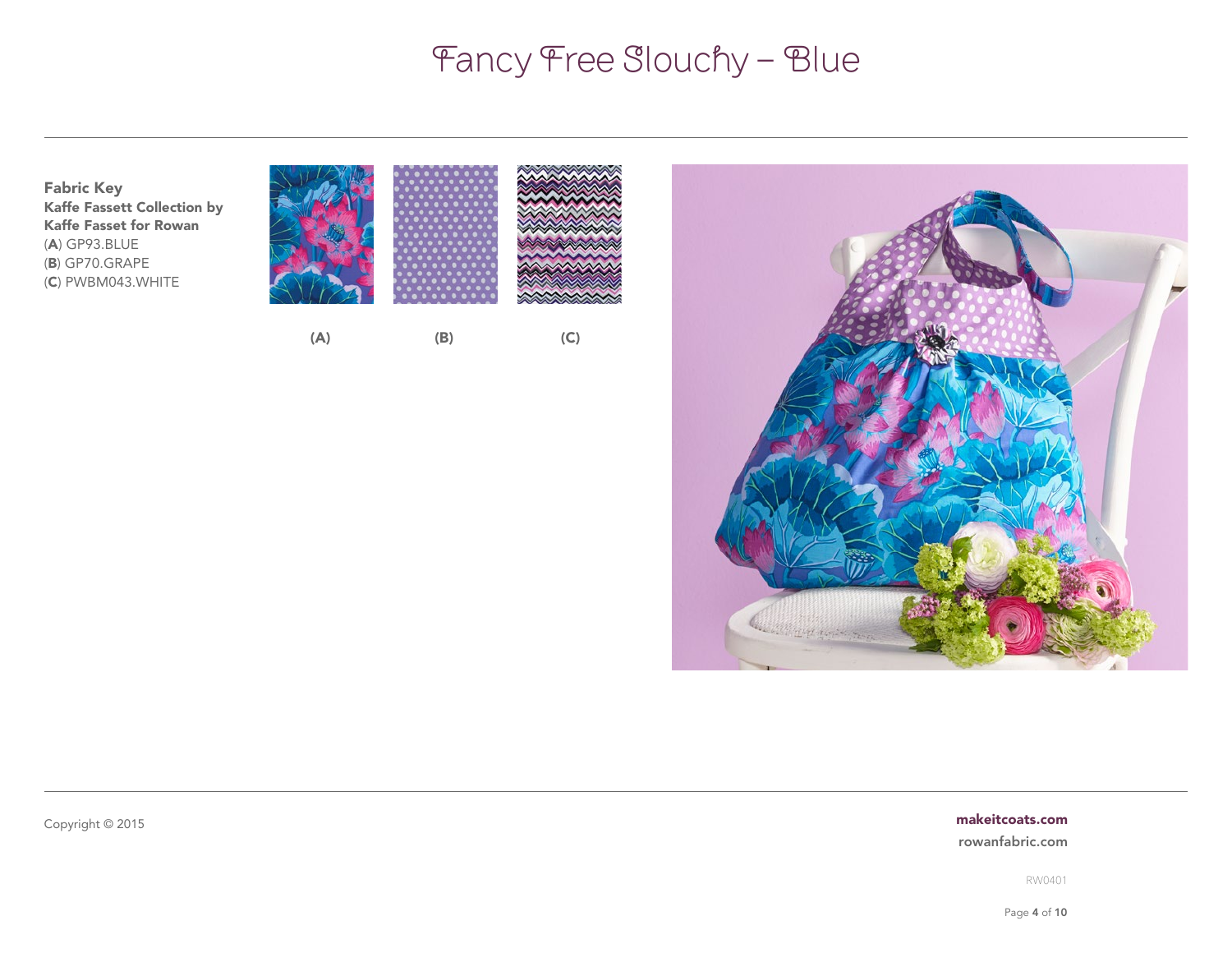

Join Bag Top piece A to piece B at star points. Tape across join. Cut out pattern piece.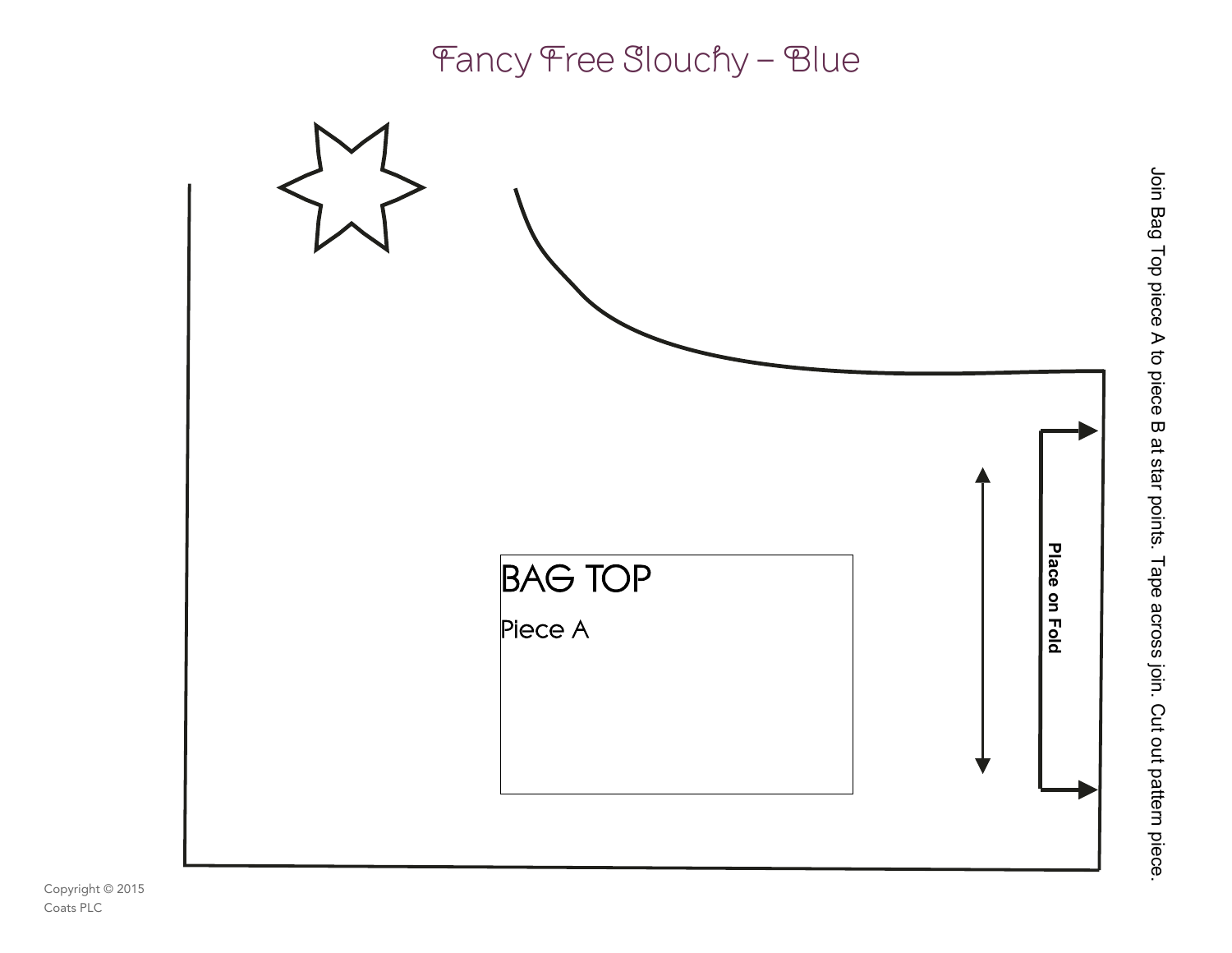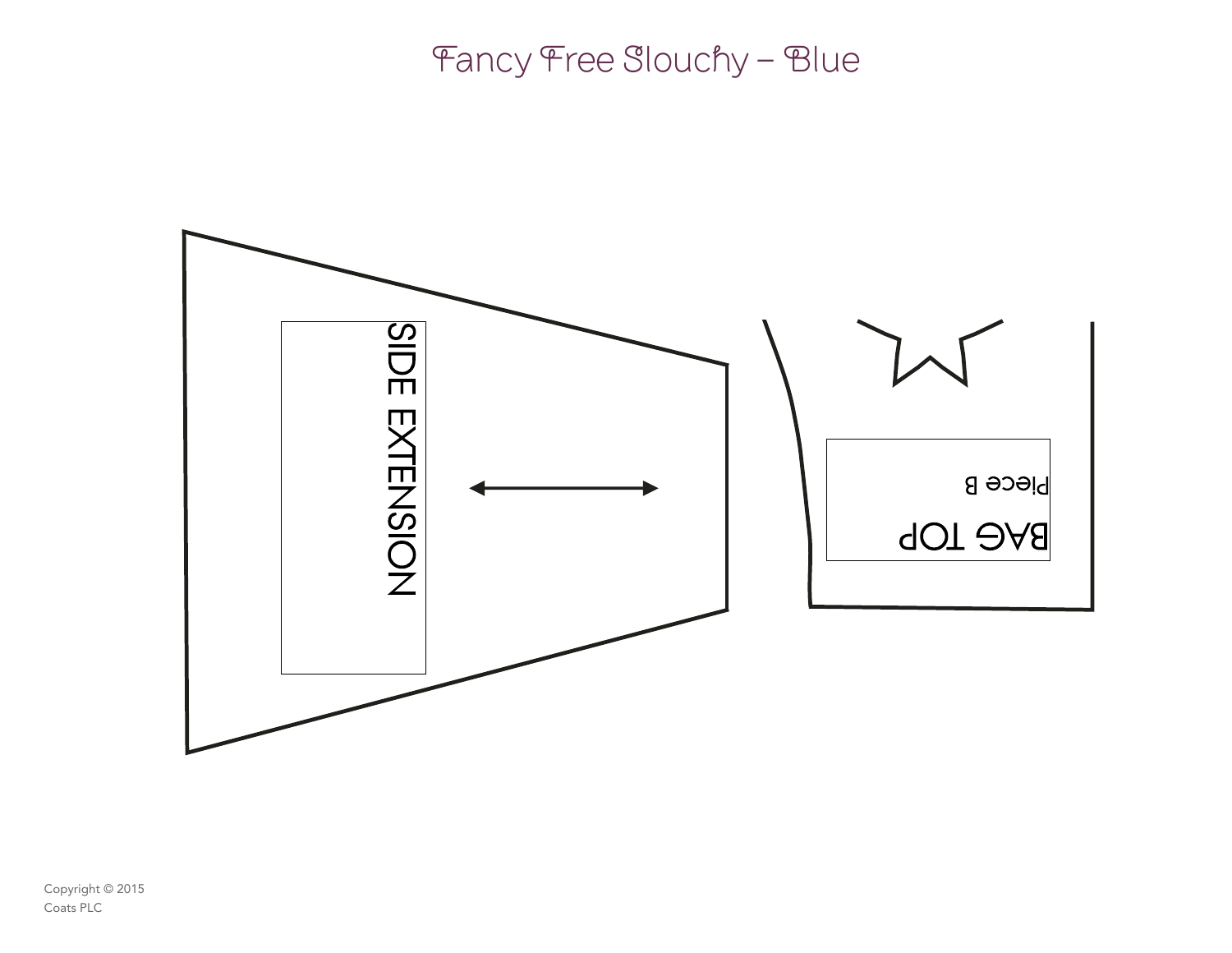Join Bag Body pieces A, B, C, D at star points matching colored stars.

Tape across join. Cut out pattern piece.

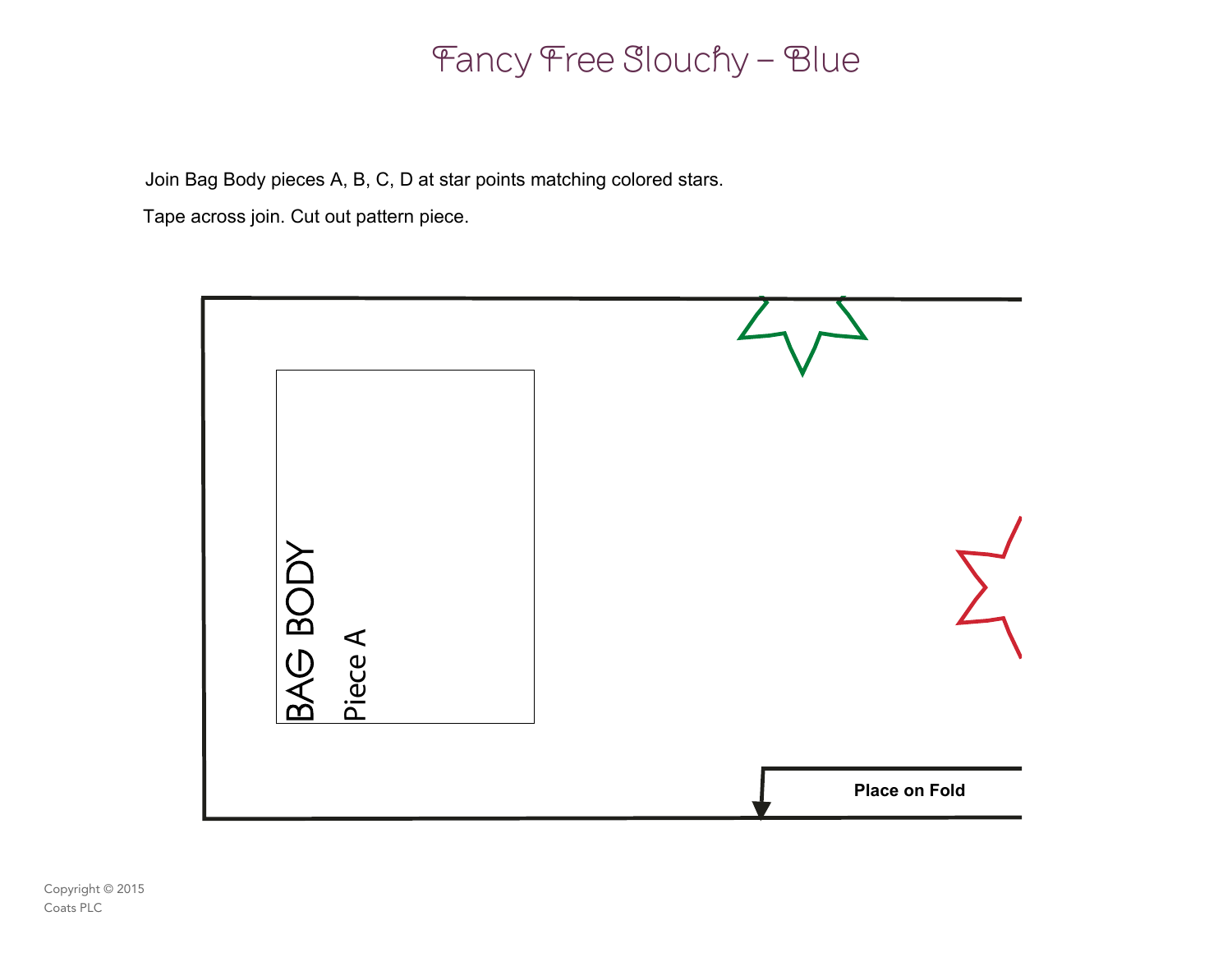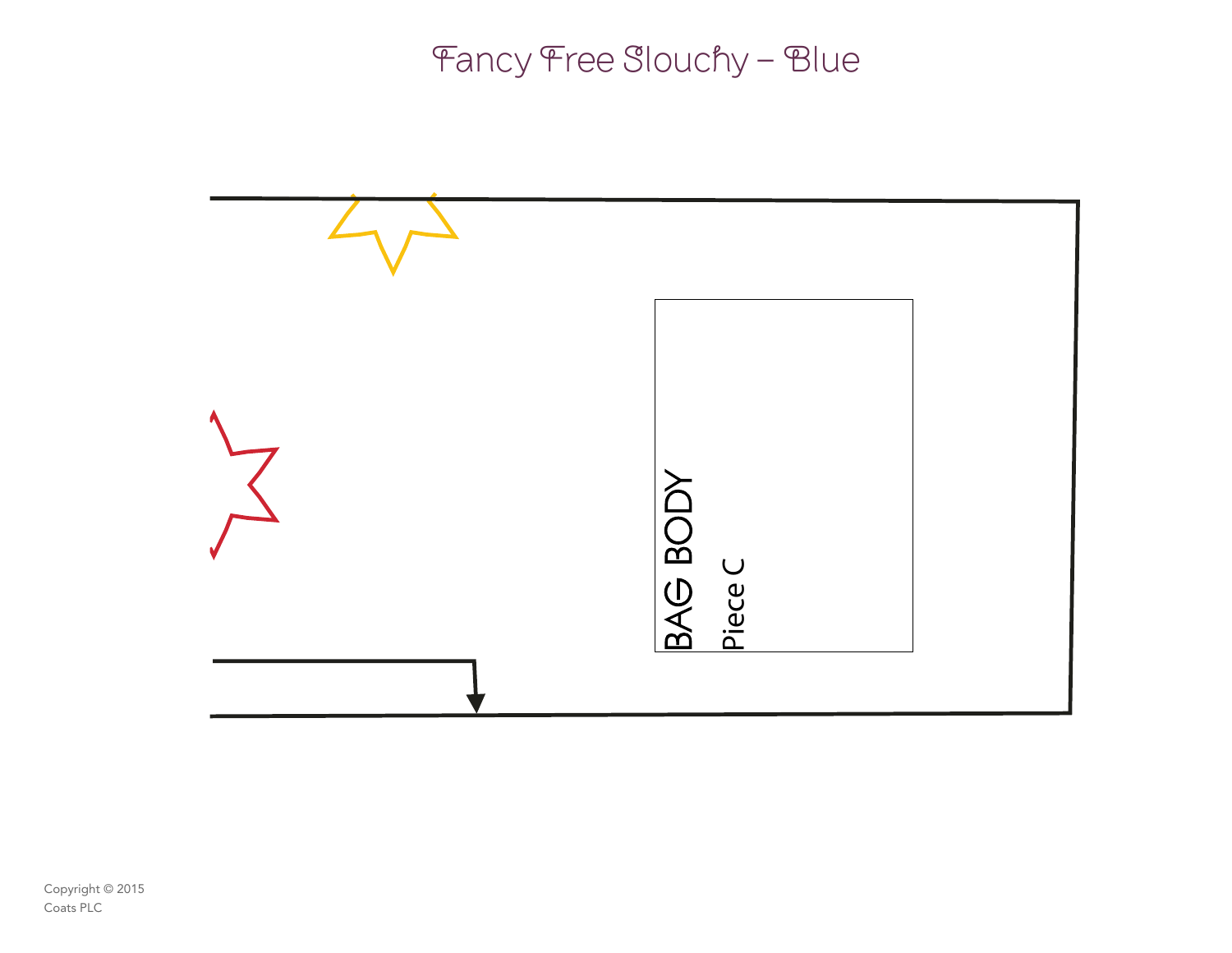